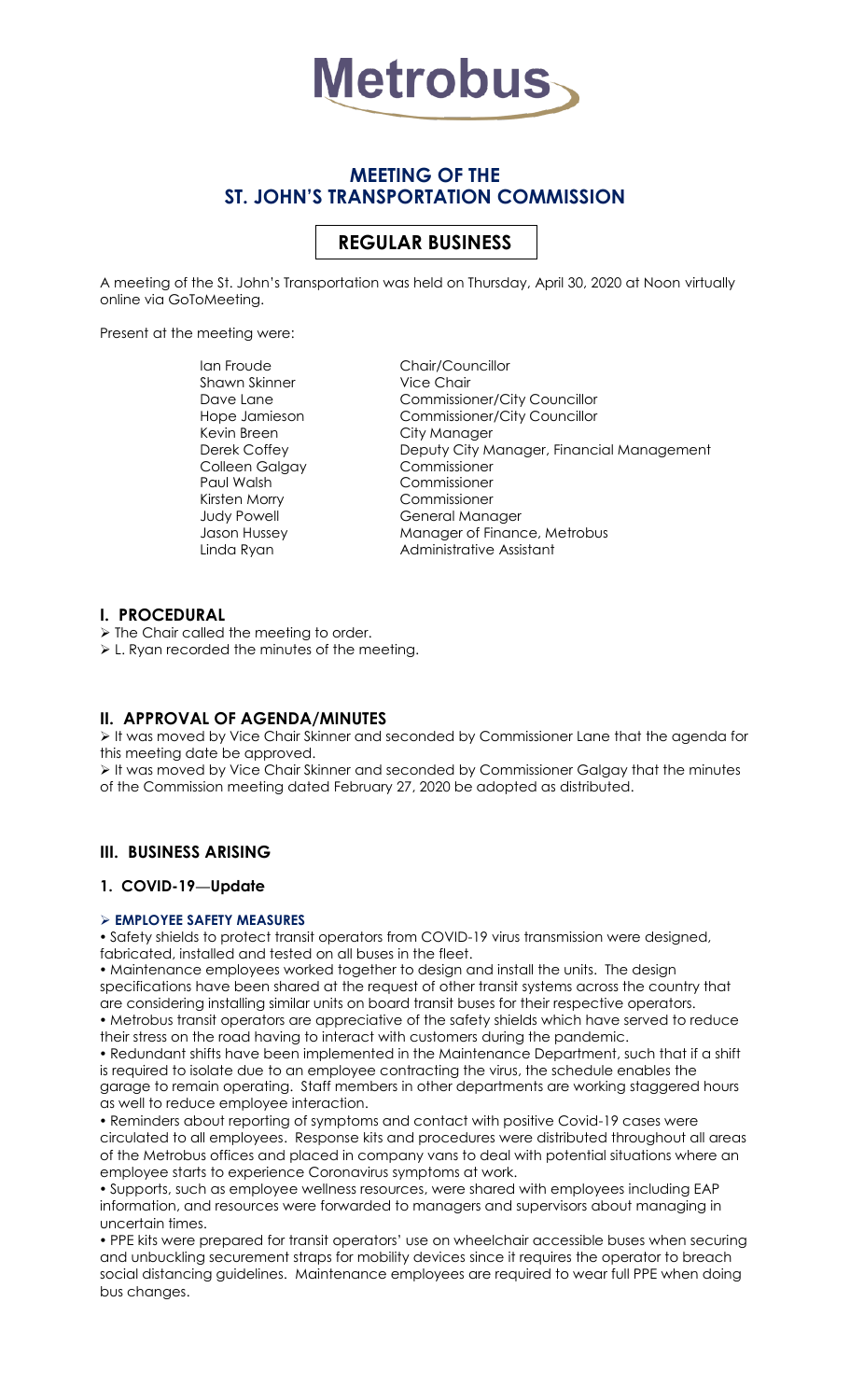

### **1. COVID-19—Update** (Continued)

#### **PUBLIC SAFETY**

 With the reduction in the number of passengers permitted on board buses, as per provincial directives, notices were placed in bus interiors and transit shelters for customers' information. • Eastern Health contacted Metrobus on April 11<sup>th</sup> and advised that a person who rode transit two (2) days earlier, on April 9th, had tested positive for COVID-19. The two (2) transit operators involved were tested; their results were negative but the employees were required to self isolate for 14 days.

 Staff members were asked by Eastern Health to assist with contact tracing through m-Card pass use. Vice Chair Skinner suggested the City's legal counsel be consulted regarding the Commission's obligation and liability in this instance.

#### **BUDGET/ECONOMIC IMPACT**

 Additional budgetary expenses, including cleaning and disinfectant and sanitizing products, are being incurred due to the COVID-19 pandemic.

• It appears, at this time, that budgetary savings on the GoBus side of the operations might offset losses on the Metrobus side. The Finance Manager is further reviewing this item and the General Manager will report at the next regular business meeting.

#### **INDUSTRY PRACTICES AND SUPPORT**

 Metrobus and GoBus ridership has declined by 80-85%, similar to that experienced by transit systems nationwide. As the industry responds to this unprecedented global event, the public transit community has come together to support one another in the face of this pandemic. The General Manager continues to participate in CUTA's weekly "COVID-19: Innovative Solutions for Public Transit" webinars for information and best practices sharing among transit systems across the country. The seminars provide a medium for CUTA members to share their strategies and solutions in the face of COVID-19.

 Topics such as physical distancing, for example, continue to be challenging for systems and there has been much conversation nationally about this.

 It has been discussed also with other transit systems about not moving to free fares. Some systems have moved to rear door boarding and free fares, and are experiencing an increased number of nonessential riders (those who are riding without a specific destination) because of it. The challenges of physical distancing on board and the capacity to carry essential travelers have proven difficult. Once barriers are installed, they will be reintroducing fares.

 On April 24th, the General Manager attended a conference call of CUTA's regional chairs to begin planning for transit economic recovery efforts and rebuilding public transit after the critical COVID-19 stage. A Recovery Task Force was subsequently assembled to lead this initiative. The General Manager is a member representing transit systems in the Atlantic Canada region.

 As a result of the fallout from the COVID-19 pandemic, transit systems across the country are suffering staggering losses, in the millions of dollars each week. CUTA is advocating for federal government emergency funding relief so that systems can maintain operations during this challenging time.

 Additionally, CUTA is asking that transit systems be placed on the priority list for procurement of cleaning agents, disinfectants and PPE equipment for transit operators, and reimburse transit systems for the costs of these unforeseen expenses once the pandemic is over. CUTA is working with the federal government to raise awareness of the industry's plight and is contacting provincial and territorial governments to ensure access to the funding support needed to keep vital services running for Canadian communities.

#### **ACTION:**

• The Chair will request the City to adopt a motion at its April 27<sup>th</sup> Council meeting in favour of CUTA's request for emergency funding relief for Canadian transit systems.

 An advocacy letter requesting federal action in support of CUTA's position will be prepared and forwarded to The Honourable Marc Garneau on behalf of the Commission.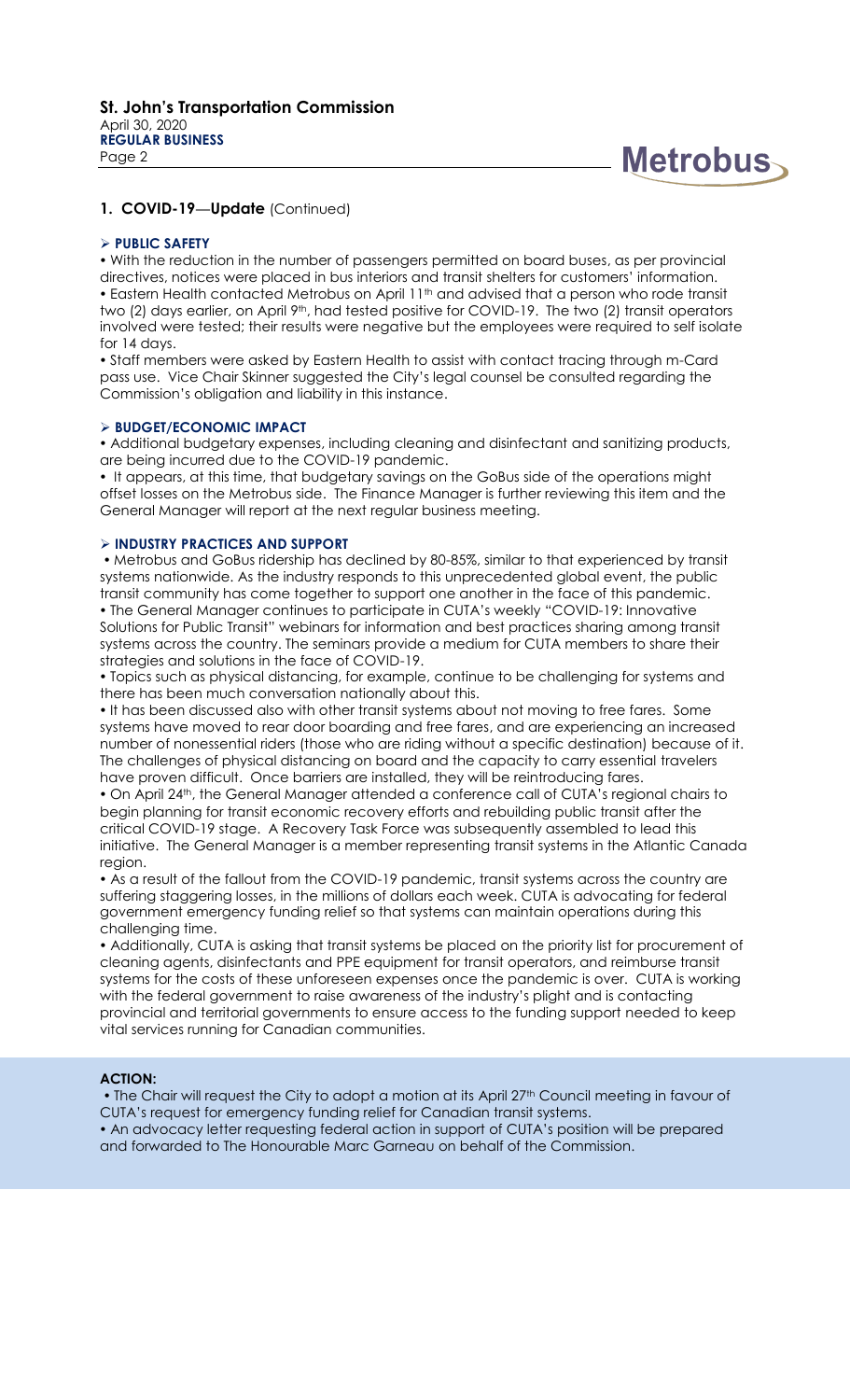

### **1. COVID-19—Update** (Continued)

#### **SERVICE SCHEDULES**

 MUN students comprise approximately 30% of Metrobus ridership. At this point, it is unknown whether or not Memorial University will open for in-person classes in the fall; although, some institutions across the country have already decided on virtual lessons only.

 Summer and fall works schedules are generally picked in the same timeframe by transit operators. Plans, at this time, are to move to a regular summer service at the end of June, but there are challenges:

—The availability of maintenance parts for transit buses is becoming an issue due to the shutdown of many manufacturing plants, and this is severely impacting the supply chain.

—Additionally, staffing schedules/levels necessitated by physical distancing is

challenging in completing repairs and general maintenance work.

. In cautiously working toward a regular schedule in September, this, too, will bring some challenges:

—Current staff shortages due to retirements, sickness, lack of new recruits and deferred in-house training programs for new replacement transit operators will make it tight for fall staffing. —Delivery of the new Vicinity buses, originally scheduled for August, is delayed also because of manufacturing plant closures due to COVID-19.

**IV. NEW BUSINESS**

#### **1. Draft Financial Statements—Audit 2019**

> The Finance Committee (Chair Froude, Vice Chair Skinner, D. Coffey, Deputy City Manager-Financial Management, the General Manager and Metrobus Manager of Finance J. Hussey), met prior to the Commission meeting of this date to review the 2019 draft financial statements as prepared by the Commission's auditors, BDO. The draft financials were approved by the Committee for presentation to the full Commission.

 $\triangleright$  J. Hussey presented an overview of the highlights of the statements for the Commission's information.

 $\triangleright$  It was noted that BDO representatives had complimented Metrobus on the excellent teamwork and cooperation by its Finance Department in completing the audit. Vice Chair Skinner congratulated and thanked J. Hussey and his department for its timely completion in alignment with J. Hussey's personal goals for the audit.

#### **ACTION:**

It was moved by Vice Chair Skinner, seconded by D. Coffey and carried unanimously that the draft financial statements for the fiscal year ending 2019 be adopted as presented by the auditors.

#### **2. Tender—Tires**

> The tender for tires closed on April 24<sup>th</sup>; a single bid was received from GCR, who is the current tire supplier.

 The General Manager tabled a schedule of the current prices plus bid prices. There is little or no change in the pricing of most purchased tires.

 Based on the bid received, the General Manager recommended that GCR continue as tire provider for the supply of new bus tires, along with retreading and purchase of suitable casings for retreading.

 Commissioner Walsh questioned why only one bid was received for this item. He indicated he would be interested to know the number of companies that inquired and those that picked up the tender specifications. The General Manager will check into this item.

### **ACTION:**

Commissioner Walsh moved and Commissioner Morry seconded, that the tender be awarded to GCR as the only bidder; the motion was unanimously accepted.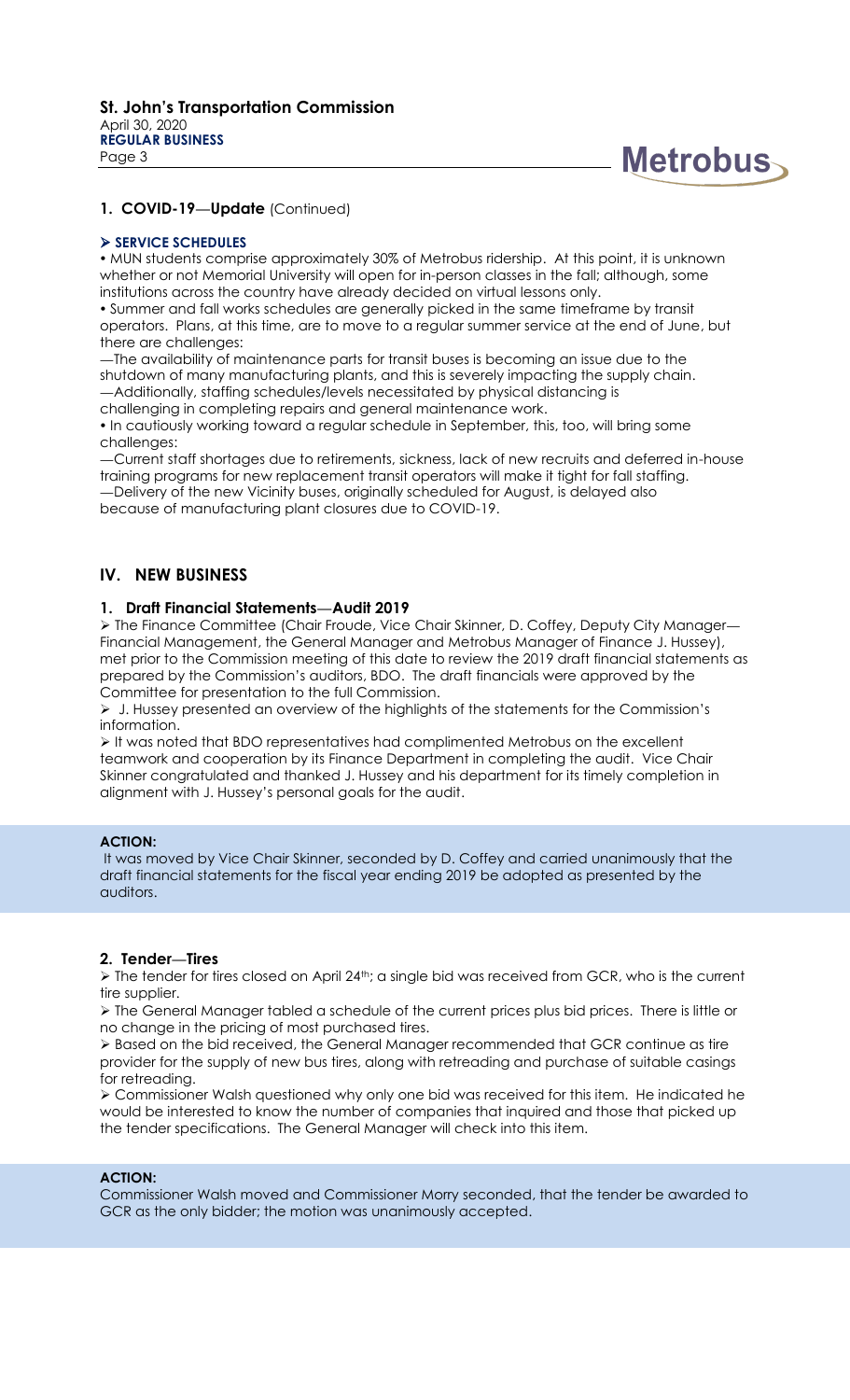

### **3. Community Bus**

 The General Manager informed that a cheque in the amount of \$85,000 has been received from the Province to subsidize the Community Bus service for the current year, 2020. > This item will be further discussed at the in camera meeting following the regular business meeting of this date.

#### **4. Financial Statements**

 $\triangleright$  The financial statements for March, 2020 were tabled and reviewed.

### **5. The Link**

 $\triangleright$  The Link partners decided not to continue the service in Summer, 2020. Several factors influenced this decision:

—The Railway Coastal Museum ownership was transferred to the City of St. John's, who was already a partner.

—GeoCentre ownership was transferred to Memorial University.

—The private Hop-On, Hop-Off had an impact.

The Chair suggested this item be reviewed again during future strategic planning discussions.

### **6. Transit Priority**

 Metrobus was recently notified that the City has completed its portion of the work on this project and it is currently operating.

 $\triangleright$  Traffic congestion is not a problem at this time, however, due to less people travelling on City streets during the COVID-19 pandemic.

 $\triangleright$  Training of transit operators in using the Transit Priority system is deferred as the Metrobus Driver Trainer has been reassigned to road duty since all classroom and on-the-road training has been also been deferred.

 It was noted that Melanie Shea, Financial Accountant with the City, has been in conversation with Province and advised that funding for this item remains unaffected during COVID-19. Nationally, CUTA has given a blanket extension for project interruptions based on COVID-19 considerations.

### **7. Financial Statements—March, 2020**

 The monthly financial statements for the period ending March 31, 2020 were tabled and reviewed.

### **8. Executive Summaries: (Regular**)

The Executive Summaries for the months of February and March, 2020 were tabled and reviewed.

## **V. OTHER (Information/Community)**

#### **1. Virtual Meetings**

 Regular business meetings of the Commission are normally held on the last Thursday of each month. Special meetings are called as needed.

 Because, due to provincial restrictions during the COVID-19 pandemic, members cannot attend meetings in person, all future meetings will be held virtually until further notice.